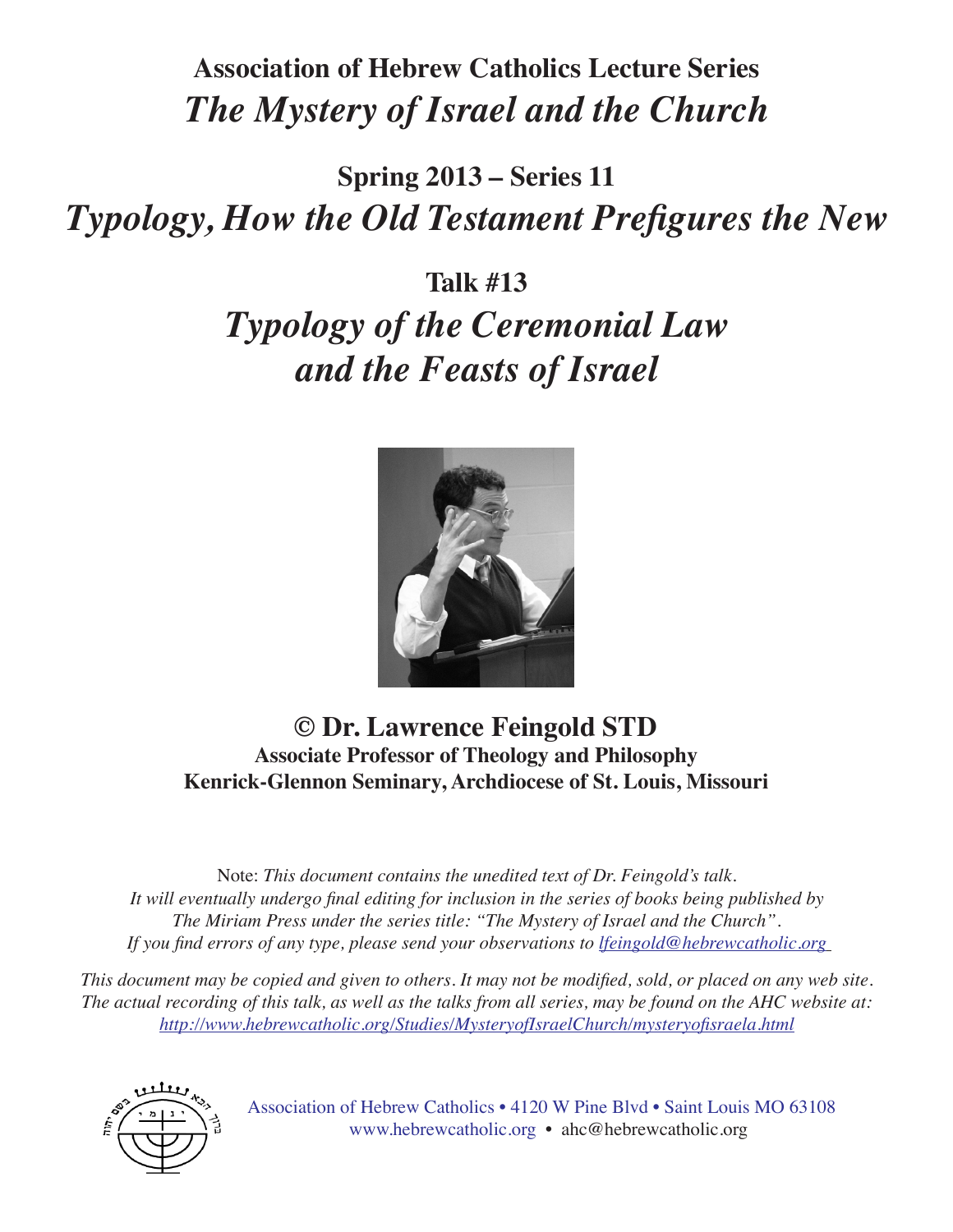## *Typology of the Ceremonial Law and the Feasts of Israel*

### **Moral, Ceremonial, and Judicial Precepts in the Law of Moses**

There is a rich typology in the Law of Moses in the ceremonial law. St. Thomas Aquinas distinguishes three distinct types of precepts in the Mosaic Law: moral, judicial, and ceremonial. The moral law is that part of the Mosaic Law that sets forth the precepts of the natural law, also written on the human heart. The Ten Commandments contain the essence of the natural law, and set it forth in a perfect manner, in perfect order, in a way worthy of God. The judicial laws likewise have their basis in the natural law; they contain particular ways of realizing the natural law by setting up particular penalties and judicial procedures. They are like the precepts of human civil law, but mandated by God for Israel.

The ceremonial precepts command particular ways in which Israel was to give worship and reverence to God. For example, in the third commandment, a particular day of the week is singled out for giving worship to God. What pertains to natural law is that some time be singled out as sacred to God. The particular day on which it is done does not pertain to natural law as such, and cannot be said to be written on the human heart. A similar example regards the prohibition of eating pork, which cannot be said to be written on the heart of man. The same is true of all the commandments concerning the special feasts of Israel, the particular way they were to conduct divine worship, and the laws regarding ritual purity. These laws concerning divine worship and ritual purity are referred to by St. Thomas Aquinas and the Catholic tradition as ceremonial laws. They have a basis in the natural law, which commands us to worship God with special tokens of honor and to separate what is sacred from what is profane. However, the particular ways in which this is to be realized are not directly dictated by the natural law, and thus they have a certain contingent quality which needs to be determined by positive law.

In what follows we shall examine the typology of some aspects of the ceremonial Law of Moses, especially the great feasts of Israel.

#### **General Purpose of the Ceremonial Law**

God commanded the ceremonial law to regulate divine worship. St. Thomas sees the various ceremonial laws as having three principal purposes: to give fitting form to the worship of God; to keep the people of Israel from falling back into various forms of idolatry; and to prefigure Christ, the sacraments, and the Christian life. Thus he

understands the ceremonial precepts as having meaning both on the literal level, and on the level of typology. On the literal level, the ceremonial commandments ordain a fitting form of worship for Israel, and they also prohibit forms of idolatry that were common at the time of the Old Testament. They convey all three typological meanings, for they prefigure Christ and the sacraments (allegorical sense); the Christian moral life in Christ (moral sense); and the life of glory in heaven (anagogical sense). St. Thomas explains:

First, in respect of the Divine worship which was to be observed for that particular time: and these reasons are literal: whether they refer to the shunning of idolatry; or recall certain Divine benefits; or remind men of the Divine excellence; or point out the disposition of mind which was then required in those who worshipped God. Secondly, their reasons can be gathered from the point of view of their being ordained to foreshadow Christ: and thus their reasons are figurative and mystical: whether they be taken from Christ Himself and the Church, which pertains to the allegorical sense; or to the morals of the Christian people, which pertains to the moral sense; or to the state of future glory, in as much as we are brought thereto by Christ, which refers to the anagogical sense. $<sup>1</sup>$ </sup>

Aquinas illustrates these general principles with two important examples: the command that blood is reserved to God, and the precepts regarding ritual purity. He gives four reasons why the blood of sacrifices, and of animals in general, was reserved to God.2 First, to prevent idolatry, "because idolaters used to drink the blood and eat the fat of the victims, according to Deuteronomy 32:38." Secondly, to impress on the Israelites the sanctity of human life, sustained by blood. Aquinas says that "For they were forbidden the use of the blood that they might abhor the shedding of human blood; wherefore it is written (Genesis 9:4-5): 'Flesh with blood you shall not eat: for I will require the blood of your lives.'" Third, blood was reserved for God alone to show that God is the Author of life. Blood is a fitting symbol of life, for which reason Leviticus 17:11- 14 says that life is "in the blood." Hence Aquinas says that "in order to show that to God we owe both life and a sufficiency of all good things, the blood was poured out, and the fat burnt up in His honor." Finally, Aquinas says that the blood of sacrifices offered to God alone serves to prefigure Christ's offering His own life in sacrifice by shedding all His blood for our salvation.<sup>3</sup>

- 1 St. Thomas Aquinas, *ST* I-II, q. 102, a. 2.
- 2 St. Thomas, *ST* I-II, q. 102, a. 3, ad 8.

<sup>3</sup> St. Thomas, *ST* I-II, q. 102, a. 3, ad 8: "Fourthly, in order to foreshadow the shedding of Christ's blood, and the abundance of His charity, whereby He offered Himself to God for us."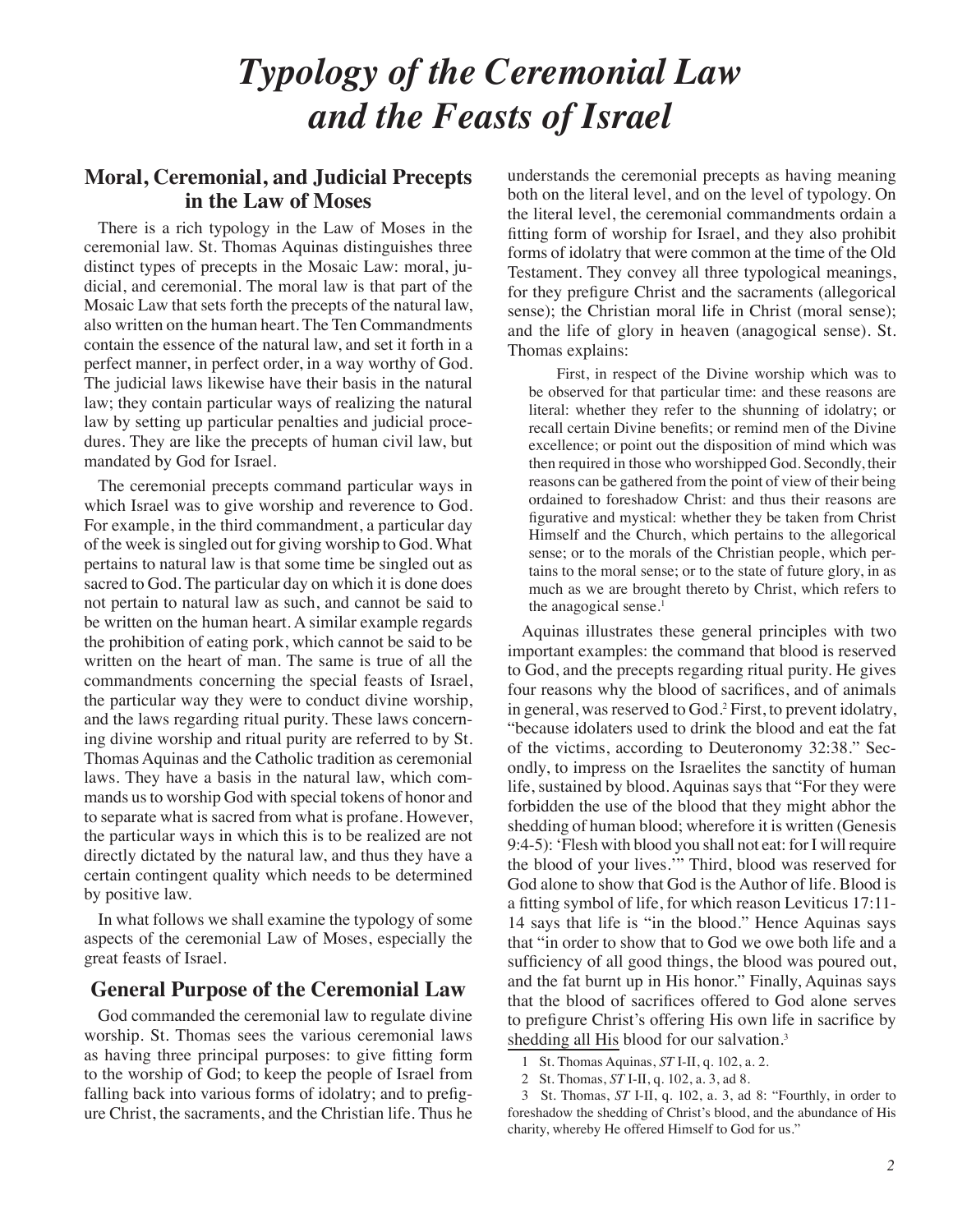St. Thomas explains ritual impurity as having both a literal and typological sense. The literal meaning is principally to inculcate reverence for divine things, for which ritual purity was required:

The literal reason was taken from the reverence due to those things that belong to the divine worship: both because men are not wont, when unclean, to touch precious things: and in order that by rarely approaching sacred things they might have greater respect for them. For since man could seldom avoid all the aforesaid uncleannesses, the result was that men could seldom approach to touch things belonging to the worship of God, so that when they did approach, they did so with greater reverence and humility.4

A secondary reason was to avoid idolatry, because "in their sacrificial rites the Gentiles sometimes employed human blood and seed."

The figurative reason for ritual impurity was to signify various kinds of sins by which we become morally impure:

The figurative reason for these uncleannesses was that they were figures of various sins. For the uncleanness of any corpse signifies the uncleanness of sin, which is the death of the soul. The uncleanness of leprosy betokened the uncleanness of heretical doctrine: both because heretical doctrine is contagious just as leprosy is, and because no doctrine is so false as not to have some truth mingled with error, just as on the surface of a leprous body one may distinguish the healthy parts from those that are infected. The uncleanness of a woman suffering from a flow of blood denotes the uncleanness of idolatry, on account of the blood which is offered up. The uncleanness of the man who has suffered seminal loss signifies the uncleanness of empty words, for "the seed is the word of God." The uncleanness of sexual intercourse and of the woman in child-birth signifies the uncleanness of original sin. . . . Speaking generally, the uncleanness contracted by touching an unclean thing denotes the uncleanness arising from consent in another's sin, according to 2 Corinthians 6:17: "Go out from among them, and be ye separate . . . and touch not the unclean thing."5

Ritual purity is re-established by a ritual immersion or baptism.

#### **The Feast of Pentecost (Shavuot)**

One of the most important parts of the ceremonial law concerns the feasts of Israel. We have already considered the typology of Passover. Let us look at the feast of Pentecost, Booths, and the Day of Atonement. The feasts of Israel have four fundamental dimensions. They commemorate an event in salvation history; they actualize that event in liturgy; they give thanks for creation; they prefigure Christ and the Church.

After the Passover and Exodus from Egypt, the Israelites journeyed for fifty days (seven weeks) through the desert to Mt. Sinai (Ex 19–20), where God gave them the Ten

Commandments. This foundational event of the giving of the Law is called by Greek-speaking Jews "Pentecost," which means fifty, to acknowledge the fifty days which separate the Passover from the solemn covenant on Mt. Sinai.6 In Hebrew it is called the Feast of Weeks (*Shavuot*), for the seven weeks.

At Sinai the Israelites were commanded to celebrate a feast to commemorate this second foundational event of their existence, and also to give thanks for the harvest by the offering of the first fruits in the Promised Land. 7 This feast has two principal aspects: thanksgiving for the gift of the Ten Commandments and the Covenant of Sinai, and thanksgiving for the first fruits of the land.

It is important to know this background to the Jewish feast of Pentecost/Shavuot in order to understand the Christian feast of Pentecost, for it was not by chance that on this day the Lord chose to communicate to the Apostles and disciples the fullest gifts of the Holy Spirit, accompanied by the miracle of speaking in tongues. Just as the written Law of the Ten Commandments and the sealing of the Covenant with Israel was given fifty days after Passover, so too the New Law of the Holy Spirit was given fifty days after Easter.

The giving of a New Covenant written on our souls rather than on tablets of stone had been announced by the prophets, especially Jeremiah and Ezekiel (Ez 36:24–27), some six centuries before the coming of Christ. Jeremiah, in 31:31–33, proclaims: "Behold, the days are coming, says the Lord, when I will make a new covenant with the house of Israel. . . . I will put my law within them, and I will write it upon their hearts . . . for I will forgive their iniquity, and I will remember their sin no more." This promise was fulfilled first in a manifest and public way on the day of Pentecost, when three thousand Israelites were baptized, as recounted in Acts 2.

This first Pentecost was also the first "celebration" of the sacrament of Confirmation. In this case, it was not offered by ministers of the Church, but by God Himself to the Apostles.

What is the relationship between the giving of the Law on Mt. Sinai and the outpouring of the Holy Spirit on Pentecost? St. Thomas Aquinas and other great doctors of the Church see the New Law of Christ as principally the grace of the Holy Spirit, which enables us to accomplish God's Law in charity. In other words, the parallelism between the Pentecost of the Old Testament and that of the New shows us the respective characters of the Old and the New Law. The Ten Commandments are holy indeed, for they teach us what we must do and refrain from doing. The New

<sup>4</sup> St. Thomas, *ST* I-II, q. 102, a. 5, ad 4.

<sup>5</sup> St. Thomas Aquinas, *ST* I-II, q. 102, a. 5, ad 4.

<sup>6</sup> See Tob 2:1; 2 Macc 12:32.

<sup>7</sup> See Ex 34:22: "And you shall observe the feast of weeks, the first fruits of wheat harvest." See also Ex 23:16: "You shall keep the feast of harvest, of the first fruits of your labor"; and Lev 23:15–21.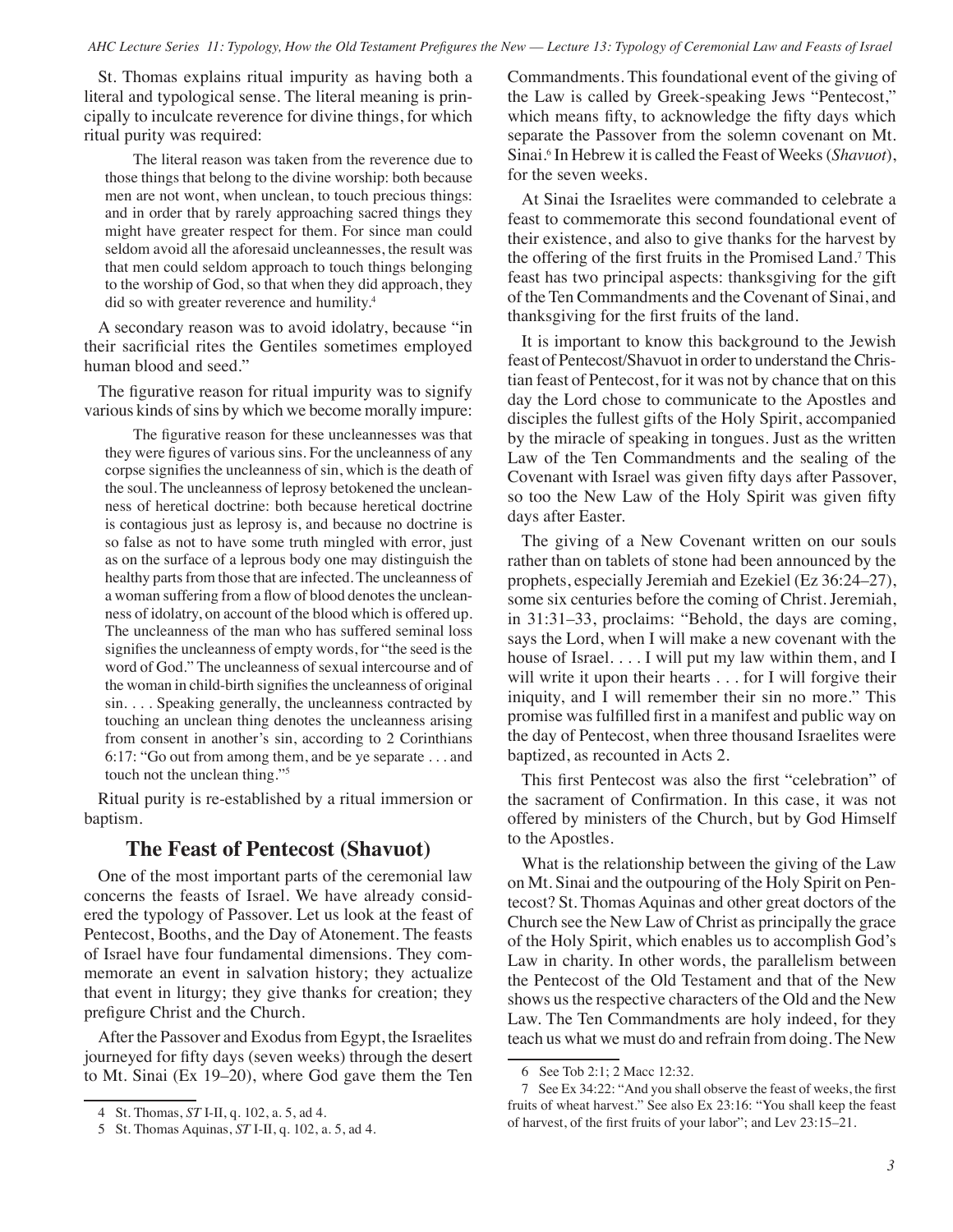Law of Christ presupposes the Ten Commandments, but crowns and transcends them, for it consists essentially in supernatural charity, "the bond of perfection" (Col 3:14), giving us love for what we have been commanded, and the interior capacity to put it into practice in a holy way.

#### *Mt. Sinai and Pentecost*

The difference between the two covenants is spoken of at length in the Letter to the Hebrews. The letter culminates with the comparison between the revelation of God in the two covenants as manifested in two very different kinds of theophanies—that of Mt. Sinai and that of Mount Zion:

For you have not come to what may be touched, a blazing fire, and darkness, and gloom, and a tempest, and the sound of a trumpet, and a voice whose words made the hearers entreat that no further messages be spoken to them. For they could not endure the order that was given, "If even a beast touches the mountain, it shall be stoned." Indeed, so terrifying was the sight that Moses said, "I tremble with fear." But you have come to Mount Zion and to the city of the living God, the heavenly Jerusalem, and to innumerable angels in festal gathering, and to the assembly of the first-born who are enrolled in heaven, and to a judge who is God of all, and to the spirits of just men made perfect, and to Jesus, the mediator of a new covenant, and to the sprinkled blood that speaks more graciously than the blood of Abel.<sup>8</sup>

What a contrast between the two events in which the Torah was communicated, first exteriorly, and then interiorly! The giving of the Law of Moses was marked by the emotions of extreme fear and trembling, accompanied by great supernatural thunder, lightning, and smoke; whereas the giving of the new law of the Holy Spirit is marked by spiritual exultation and great confidence in God on the part of the Apostles who begin to preach without fear, speaking in tongues so that they are understood by all the Jewish pilgrims in Jerusalem who had come from the Diaspora. In place of the terrible fire and smoke, there is a rushing wind and each disciple has a tongue of fire over his head, indicating that the New Covenant is to be spread by the fire of preaching.

And on that very day, the preaching of St. Peter won for the Church three thousand Jews who were immediately baptized. Thus the Christian Pentecost corresponds mystically to the Jewish feast of the first fruits. The material first fruits of the harvest correspond to the spiritual first fruits of the Apostolic preaching—three thousand adult converts—as well as to the gifts and fruits of the Holy

Spirit in the souls of the disciples. These first fruits were of grace and apostolate.

The fact that the Apostles miraculously spoke in tongues is itself a figure of future events. Their ability to speak all languages was a prophetic indication of the universality of the Church, called to be the ark of salvation for the whole human race and to speak all tongues and be understood by all. The event of Pentecost was thus the antitype of Babel with its confusion and "pluralism" of tongues. Although materially there continue to be many languages, which will doubtless continue until the end of time, in the Church the original harmony is recomposed in the unity of faith, which proclaims one Creed. In the words of St. Paul, the faithful should be "eager to maintain the unity of the Spirit in the bond of peace. There is one body and one Spirit, just as you were called to the one hope that belongs to your call, one Lord, one faith, one baptism, one God and Father of us all, who is above all and through all and in all."9 There is no room for "pluralism" in the faith, for the truth is one.

The essence of the New Covenant is not a new written law, but sanctifying grace, from which flow the theological virtues (faith, hope, and charity) and the gifts of the Holy Spirit. These supernatural gifts give the faithful the inner strength to put the Law into practice and to merit eternal life.

In summary, just as the giving of the Law on Mt. Sinai on the fiftieth day after Passover was the central event in the life of ancient Israel, bringing it to birth in a certain sense, so likewise the event of Pentecost is at the center of the life of the Church, and her full birth. As the Torah could be said to be the "soul" of Israel, so the Holy Spirit is the soul of the Church, by which she lives in Christ, and whose sanctifying impulses move her through history amidst sin and persecution.

#### **Feast of Booths (Sukkot)**

The third great feast is *Sukkot*, the feast of Booths or Tabernacles. *Sukkot* is a Hebrew word meaning "huts" or "booths." It is celebrated five days after Yom Kippur, in the month of Tishri (Sept.–Oct.). All adult Jewish males were to make a pilgrimage to Jerusalem for this feast. The feast is commanded in Leviticus 23:39–43:

On the fifteenth day of the seventh month, when you have gathered in the produce of the land, you shall keep the feast of the Lord seven days; on the first day shall be a solemn rest, and on the eighth day shall be a solemn rest. And you shall take on the first day the fruit of goodly trees, branches of palm trees, and boughs of leafy trees, and willows of the brook; and you shall rejoice before the Lord your God seven days. You shall keep it as a feast to the Lord seven days in the year; it is a statute for ever throughout your generations; you shall keep it in the seventh month. You shall dwell in booths for seven days; all that are native in Israel shall dwell

<sup>8</sup> Heb 12:18–25. Cf. Ex 19:18–19 and 20:18–19: And Mount Sinai was wrapped in smoke, because the Lord descended upon it in fire; and the smoke of it went up like the smoke of a kiln, and the whole mountain quaked greatly. And as the sound of the trumpet grew louder and louder, Moses spoke, and God answered him in thunder. . . . Now when all the people perceived the thunderings and the lightnings and the sound of the trumpet and the mountain smoking, the people were afraid and trembled; and they stood afar off, and said to Moses, "You speak to us, and we will hear; but let not God speak to us, lest we die."

<sup>9</sup> Eph 4:3–6.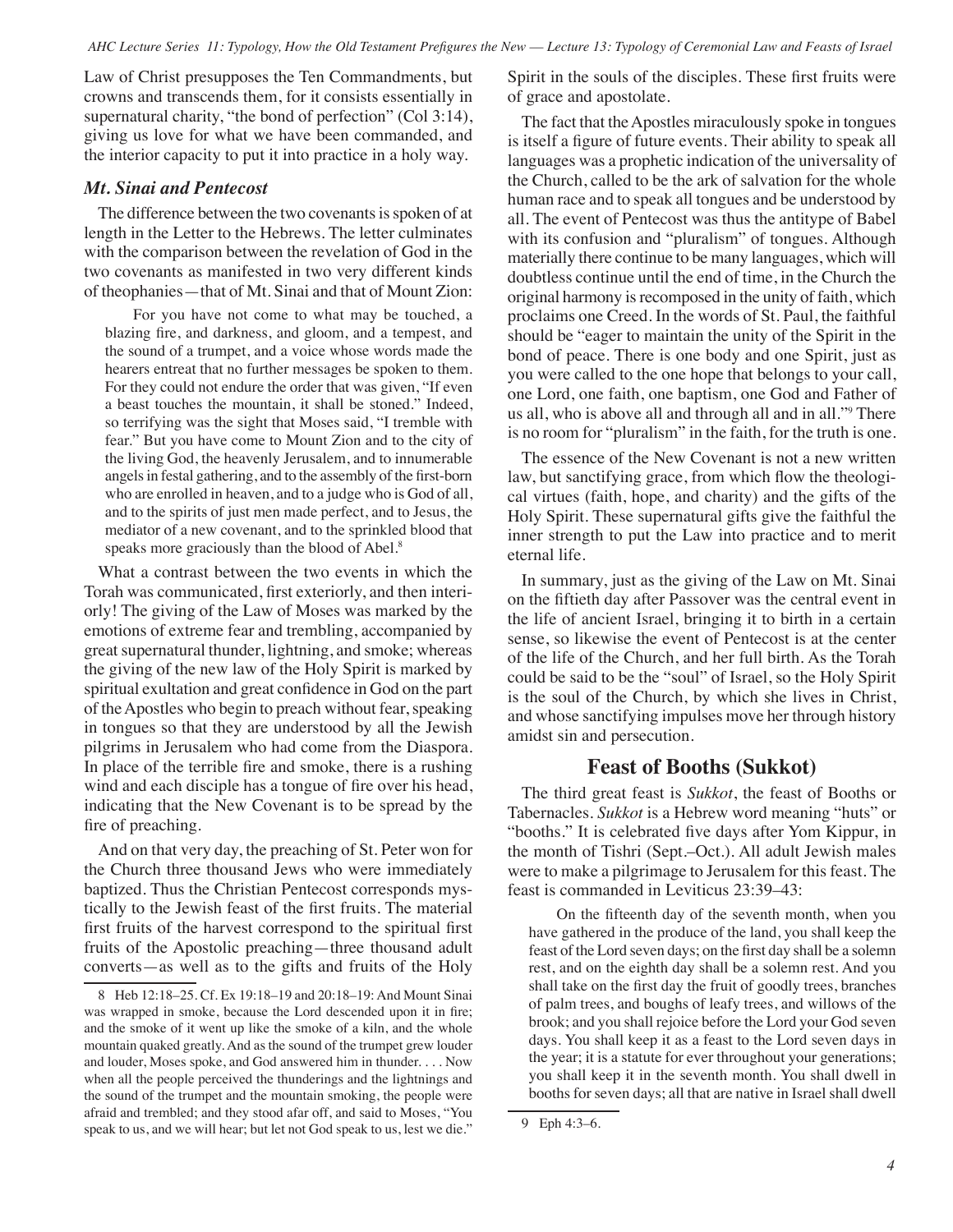in booths, that your generations may know that I made the people of Israel dwell in booths when I brought them out of the land of Egypt: I am the Lord your God."10

#### *Levels of Meaning*

The feast of Sukkot, like all the great Jewish feasts, has various levels of meaning. First, it has a historical meaning, for it commemorates the wandering of the Israelites in the desert under God's miraculous protection (Lev 23:42) as He led them in a pillar of cloud by day and a pillar of fire by night. Aquinas, drawing on Maimonides, explains that the literal meaning of the festival is

to commemorate the blessing of being protected and led by God through the desert, where they lived in tents. Hence during this feast they had to take "the fruits of the fairest tree," i.e. the citron, "and the trees of dense foliage", i.e. the myrtle, which is fragrant, "and the branches of palm-trees, and willows of the brook," which retain their greenness a long time; and these are to be found in the Land of promise; to signify that God had brought them through the arid land of the wilderness to a land of delights.<sup>11</sup>

Sukkot is also a festival commemorating the ingathering of the harvest, and the corresponding joy (Lev 23:39). Third, it involved the offering of a great number of sacrifices in the Temple (Lev 23:36–38). A fourth meaning, not found in Scripture but in the Zohar, a Kabbalistic work,12 is a spiritual sense in which the booths prefigure the eternal tabernacles of heaven, and the guests who are invited represent the saints in heaven.13 A fifth meaning, this time from the Talmud, is the libation of water offered with great festivity and rejoicing.

This festival is celebrated with the construction of huts or booths (tabernacles) covered by leafy branches that give shade, but through which one can see the stars at night. All meals during the week of the festival are taken in these huts. By tradition the walls are decorated with tablets bearing the names of seven patriarchs who represent the heavenly guests who are invited to dwell within for the seven days of the feast.<sup>14</sup> This feast thus reminds the Jews that, like their forefathers wandering in the desert on the way to the Promised Land, they are pilgrims on earth, sojourners in the desert awaiting a Kingdom—that of the Messiah—and a heavenly dwelling place, or eternal tabernacle, as Jesus says in Luke 16:9. They too realize that in this pilgrimage we live by faith and not yet by vision. We yearn for God and for heaven, a yearning expressed by the sight of the stars through the branches that form the roof of the *sukkah*. This yearning, although not yet satisfied,

is nevertheless a source of joy through hope for what lies beyond this vale of tears.<sup>15</sup> The joy is produced also by gratitude for God's providing us in this pilgrimage with both physical and spiritual means of sustenance.

This sense of our existence as pilgrims wandering for forty years in the desert of this world is beautifully expressed in Hebrews 11:13–16:

These [Abraham and the patriarchs] all died in faith, not having received what was promised, but having seen it and greeted it from afar, and having acknowledged that they were strangers and exiles on the earth. For people who speak thus make it clear that they are seeking a homeland. If they had been thinking of that land from which they had gone out, they would have had opportunity to return. But as it is, they desire a better country, that is, a heavenly one. Therefore God is not ashamed to be called their God, for he has prepared for them a city.

Another aspect of the ritual of Sukkot, no longer practiced, concerns water. On the morning of the first day of the feast, after the daily sacrifice and daily libation of wine, a procession went from the Temple mount to the spring of Shiloah. A priest drew the water and returned to the Temple through the Water Gate that led to the inner court. There he chanted the words of Isaiah: "With joy shall ye draw water out of the wells of salvation" (Is 12:3), and poured out the water on the altar as a libation.16 A text from the Talmud states: "He who has not witnessed the joy of the water drawing has never in his life experienced real joy."<sup>17</sup>

This ritual had an obvious agricultural significance, for it was a prayer for rain (which in Israel occurs in winter). It also had an important historical significance, for it was associated with the miraculous water that Moses drew from the rock in the desert during the seven weeks of wandering before arriving at Mt. Sinai.

The New Testament sees this water coming from the rock as referring spiritually to Christ and His grace. St. Paul says in 1 Corinthians 10:4 that the rock was Christ. In John 7:37–39, Jesus speaks of this element of water in the feast of Sukkot:

On the last day of the feast, the great day, Jesus stood up and proclaimed, "If any one thirst, let him come to me and drink. He who believes in me, as the scripture has said, 'Out of his heart shall flow rivers of living water.'" Now this he said about the Spirit, which those who believed in him were to receive; for as yet the Spirit had not been given, because Jesus was not yet glorified.

In this way Jesus reveals that the inner meaning of this aspect of the feast points to man's sanctification through

<sup>10</sup> The feast is also described in Deut 16:13–15.

<sup>11</sup> St. Thomas Aquinas, *ST* I-II, q. 102, a. 4, ad 10.

<sup>12</sup> Writings of Jewish mysticism.

<sup>13</sup> See http://www.chabad.org/holidays/JewishNewYear/tem-

plate\_cdo/aid/571505/jewish/The-Ushpizin.htm#footnoteRef2a571505 14 This is marvelous affirmation of the communion of saints between heaven and earth.

<sup>15</sup> It is interesting that the book of Kohelet, which speaks of the vanity of all earthly things, is read in the synagogue on the Sabbath during the festival of Sukkot.

<sup>16</sup> See Hayyim Schauss, *The Jewish Festivals. A Guide to Their History and Observance* (New York: Schocken Books, 1996), 181. See also Talmud, Taanit 2b and 3a.

<sup>17</sup> Babylonian Talmud, Tractate Sukkah 5:1–3.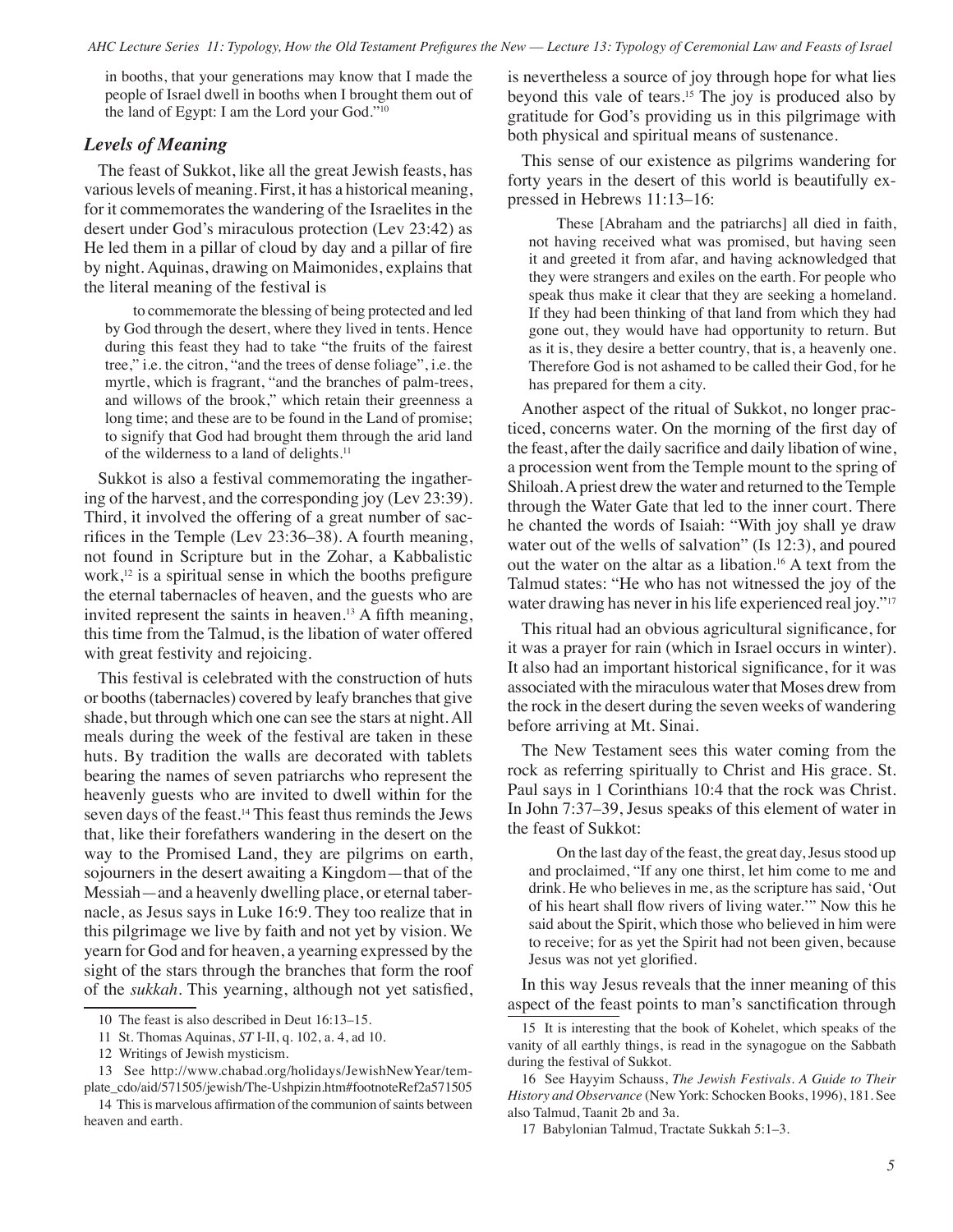sanctifying grace and the gifts of the Holy Spirit—symbolized by the water drawn from the spring of Shiloah—which enable God's people to carry out and accomplish His Torah. They produce spiritual joy and peace of heart in God—that "joy in the Torah" (*simhat Torah*) which is celebrated on the final day of Sukkot in a feast called *Simhat Torah*.

Carnal man sees the Law of God all too often as something negative that limits his freedom and imposes a burden. However, the spiritual man rejoices in the Law of God because it offers him the possibility of true freedom to do good and to walk with God. This transformation in our inner attitude to the Torah can only occur through the great gift of God's grace.

The gift of the Holy Spirit is spoken of through the image of water because it is the Spirit who satisfies the thirst of the heart for God. Every man desires perfect happiness, which is only found in God, in His love and forgiveness. In the words of Psalm 42:1–5:

As a hart longs for flowing streams, so longs my soul for thee, O God. My soul thirsts for God, for the living God. When shall I come and behold the face of God? My tears have been my food day and night, while men say to me continually, "Where is your God?" These things I remember, as I pour out my soul: how I went with the throng, and led them in procession to the house of God, with glad shouts and songs of thanksgiving, a multitude keeping festival.

Jesus spoke of this water of His grace and the gift of the Holy Spirit in His conversation with the Samaritan woman in John 4:10: "If you knew the gift of God, and who it is that is saying to you, 'Give me a drink,' you would have asked him and he would have given you living water." Not surprisingly, the woman fails to understand Jesus' meaning, thinking that He is speaking of physical water. So she asks for that. He responds: "Everyone who drinks of this water will thirst again, but whoever drinks of the water that I shall give him will never thirst; the water that I shall give will become in him a spring of water welling up to eternal life" (Jn 4:13–14). The water springing up to eternal life that Jesus gives is sanctifying grace, by which we are made sons of God in the Son, pleasing to God, and heirs of heaven. It is the water by which the thirst of our hearts for the living God is satisfied.

#### *Sukkot and the Transfiguration of Christ*

We have said that Jesus chose the feast of Passover to institute the Eucharist and offer His Body and Blood on Calvary as the Lamb of God. Is there any parallel for the feast of Sukkot in Christ's public ministry? We have seen that the dialogue in John 7 occurred during the feast of Sukkot. Another significant event in the Gospels that should be associated with Sukkot is the Transfiguration of Jesus on Mt. Tabor, in which Jesus appears in glory with two special guests: Moses and Elijah. Pope Benedict XVI writes about the relation of these two feasts in *Jesus of* 

*Nazareth*. 18 The Transfiguration of Jesus is described by Matthew as follows:

And after six days Jesus took with him Peter and James and John his brother, and led them up a high mountain apart. And he was transfigured before them, and his face shone like the sun, and his garments became white as light. And behold, there appeared to them Moses and Elijah, talking with him. And Peter said to Jesus, "Lord, it is well that we are here; if you wish, *I will make three booths here, one for you and one for Moses and one for Elijah*." He was still speaking, when lo, a bright cloud overshadowed them, and a voice from the cloud said, "This is my beloved Son, with whom I am well pleased; listen to him." When the disciples heard this, they fell on their faces, and were filled with awe. But Jesus came and touched them, saying, "Rise, and have no fear." And when they lifted up their eyes, they saw no one but Jesus only.<sup>19</sup>

Peter's reference to making three booths for Jesus, Moses, and Elijah makes sense if the context of the event is the Feast of Booths.<sup>20</sup> First of all, Sukkot has an eschatological aspect. Its commemoration of the wandering of the Israelites in the desert without a permanent abode is a figure of longing for the eternal tabernacles of the just in heaven. The Transfiguration was a glimpse of that glory of Heaven, radiating from the person of Jesus accompanied by Moses and Elijah, and giving a foretaste of the glory of all the just in heaven. It seems that it was for this reason that Peter exclaimed: "Lord, it is well that we are here!" (Mt 17:4).<sup>21</sup>

Secondly, the leafy branches overhead which let through the light of the stars is a figure of the cloud that represents the special presence of God, referred to in Hebrew as the *Shekinah*. This cloud covered the Tent of Meeting containing the Ark of the Covenant during the wandering of the Chosen People in the desert, and later it descended on the Temple in Jerusalem. As Peter, James, and John were watching, a cloud descended on Jesus as it had a millennium earlier on the Temple of Solomon. In this event it was not a dark cloud, but bright, and the voice of God the Father is heard from it: "This is my beloved Son, with whom I am well pleased; listen to him."

<sup>18</sup> Joseph Ratzinger, *Jesus of Nazareth: From the Baptism in the Jordan to the Transfiguration*, trans. Adrian J. Walker (New York: Doubleday, 2007), 306–17.

<sup>19</sup> Mt 17:1–8.

<sup>20</sup> See Jean Daniélou, *The Bible and the Liturgy*, 340: "It seems certain that we should see in these tents an allusion to the Feast of Tabernacles."

<sup>21</sup> See Daniélou, *The Bible and the Liturgy*, 340: "This detail is explained still more clearly if the Transfiguration actually took place at the time of the Feast of Tabernacles. Then it would show that the realities prefigured by the Feast were accomplished: the Transfiguration represents the true feast of Tabernacles. This eschatological significance is still clearer if we admit . . . that the exclamation of St. Peter: "It is good for us to be here" is the expression of the rest, of the eschatological *anapausis*."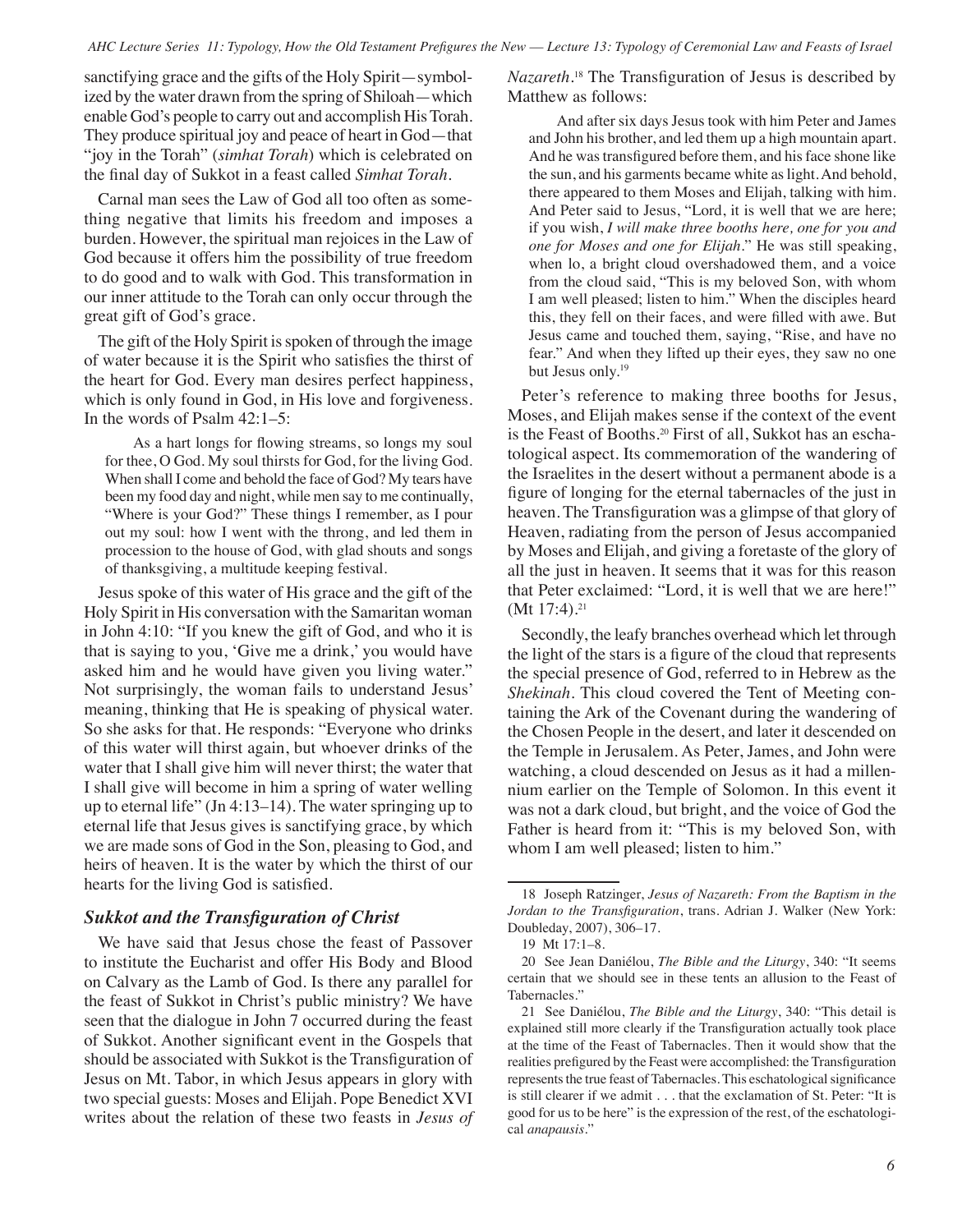In addition, Sukkot is a time in which one seeks to entertain heavenly guests, and here Moses and Elijah appear conversing with Jesus. It is interesting to consider what they are speaking about. According to Luke 9:31, their conversation concerned Jesus' "*exodus* which he was to accomplish in Jerusalem." The Greek word "exodus" means "departure," and clearly refers to His upcoming Passion. The use of the word "exodus" to indicate the Passion underscores the typology. Jesus is the new Moses who will pass out of the Egypt of this world, redeeming all humanity in the waters of His "Baptism"/"Exodus."

#### **Day of Atonement (Yom Kippur)**

Five days before the beginning of the feast of Sukkot, Israel celebrates the solemn Day of Atonement (*Yom Kippur*), which centers on imploring God's forgiveness for sin. This celebration is commanded in Leviticus 23:27–29:

On the tenth day of this seventh month is the day of atonement; it shall be for you a time of holy convocation, and you shall afflict yourselves and present an offering by fire to the Lord. And you shall do no work on this same day; for it is a day of atonement, to make atonement for you before the Lord your God. For whoever is not afflicted on this same day shall be cut off from his people.

The feast had three other important elements: the solemn invocation of the sacred name of God by the High Priest; his entrance into the Holy of Holies behind the veil and before the Ark of the Covenant with the blood of sacrifice; and the rite of the scapegoat.22

The holy name, the Tetragrammaton YHWH (יהוה(, was pronounced only on this day. In the liturgy of the Second Temple, the holy name was pronounced ten times by the High Priest, after each of which the people would prostrate themselves and say, "Blessed be the Name, the glory of His kingdom forever and ever."23 The solemn pronouncing of the sacred name is mentioned in Sirach 50:20, which describes the liturgy of Yom Kippur presided over by the High Priest Simon (c. 220–195 BC). The liturgy concludes with the blessing of the people with the holy name: "Then Simon came down, and lifted up his hands over the whole congregation of the sons of Israel, to pronounce the blessing of the Lord with his lips, and to glory in his name; and they bowed down in worship a second time, to receive the blessing from the Most High."

The High Priest entered alone into the Holy of Holies also only on this most solemn day. He entered twice, first with incense and the blood of a bull for his own sins and for his house (Lev 16:4), and then with the blood of a goat sacrificed for the sins of the people (Lev 16:15). The blood

of the sacrifice was sprinkled on the mercy seat.<sup>24</sup> In this way, atonement was made "for himself and for his house and for all the assembly of Israel" (Lev 16:17).

The rite of the scapegoat is described in Leviticus 16:7–22:

Then he [Aaron] shall take the two goats, and set them before the Lord at the door of the tent of meeting; and Aaron shall cast lots upon the two goats, one lot for the Lord and the other lot for Azazel. And Aaron shall present the goat on which the lot fell for the Lord, and offer it as a sin offering; but the goat on which the lot fell for Azazel shall be presented alive before the Lord to make atonement over it, that it may be sent away into the wilderness to Azazel. . . . Then he shall kill the goat of the sin offering which is for the people, and bring its blood within the veil, and do with its blood as he did with the blood of the bull, sprinkling it upon the mercy seat and before the mercy seat; thus he shall make atonement for the holy place, because of the uncleannesses of the people of Israel. . . . And when he has made an end of atoning for the holy place and the tent of meeting and the altar, he shall present the live goat; and Aaron shall lay both his hands upon the head of the live goat, and confess over him all the iniquities of the people of Israel, and all their transgressions, all their sins; and he shall put them upon the head of the goat, and send him away into the wilderness by the hand of a man who is in readiness. The goat shall bear all their iniquities upon him to a solitary land; and he shall let the goat go in the wilderness.

It is obvious that no goat can bear the sins of the people and make expiation for them, and no mere bull can atone for the sins of the High Priest and his fellow priests. This graphic image of the scapegoat and the other sacrifices are clearly a figure of the true sacrifice that expiates sin: the sacrifice of the Suffering Servant, the Passion of Jesus Christ.

The liturgy of Yom Kippur is a magnificent type of the Paschal mystery of Christ and of the Eucharistic liturgy. As the High Priest entered the Holy of Holies with the blood of sacrifice to re-consecrate the holy place and atone for his sins, those of the priests, and of all the people, so Christ went with the blood of His own sacrifice to the Father through His death, Resurrection, and Ascension, and through the Eucharist His blood consecrates His disciples and the entire Church until the end of time.

Hebrews 9:6–15 explains how the sacrifices of Yom Kippur are but a figure of the sacrifice of Christ. As the High Priest consecrated the sanctuary with the blood of animals, ritually purifying it of the sins of that year, so Christ the High Priest has consecrated the Church with His Blood once and for all, "securing an eternal redemption":

The priests go continually into the outer tent, performing their ritual duties; but into the second [the Holy of Holies]

<sup>22</sup> These aspects of the feast came to an end with the destruction of the Temple.

<sup>23</sup> See Hayyim Schauss, *Guide to Jewish Holy Days: History and Observance*, trans. Samuel Jaffe (New York: Schocken Books, 1962), 135.

<sup>24</sup> In the time of the Second Temple (after the loss of the Ark of the Covenant), the sprinkling of blood was on the interior veil of the Holy of Holies. See Schauss, *Guide to Jewish Holy Days*, 137.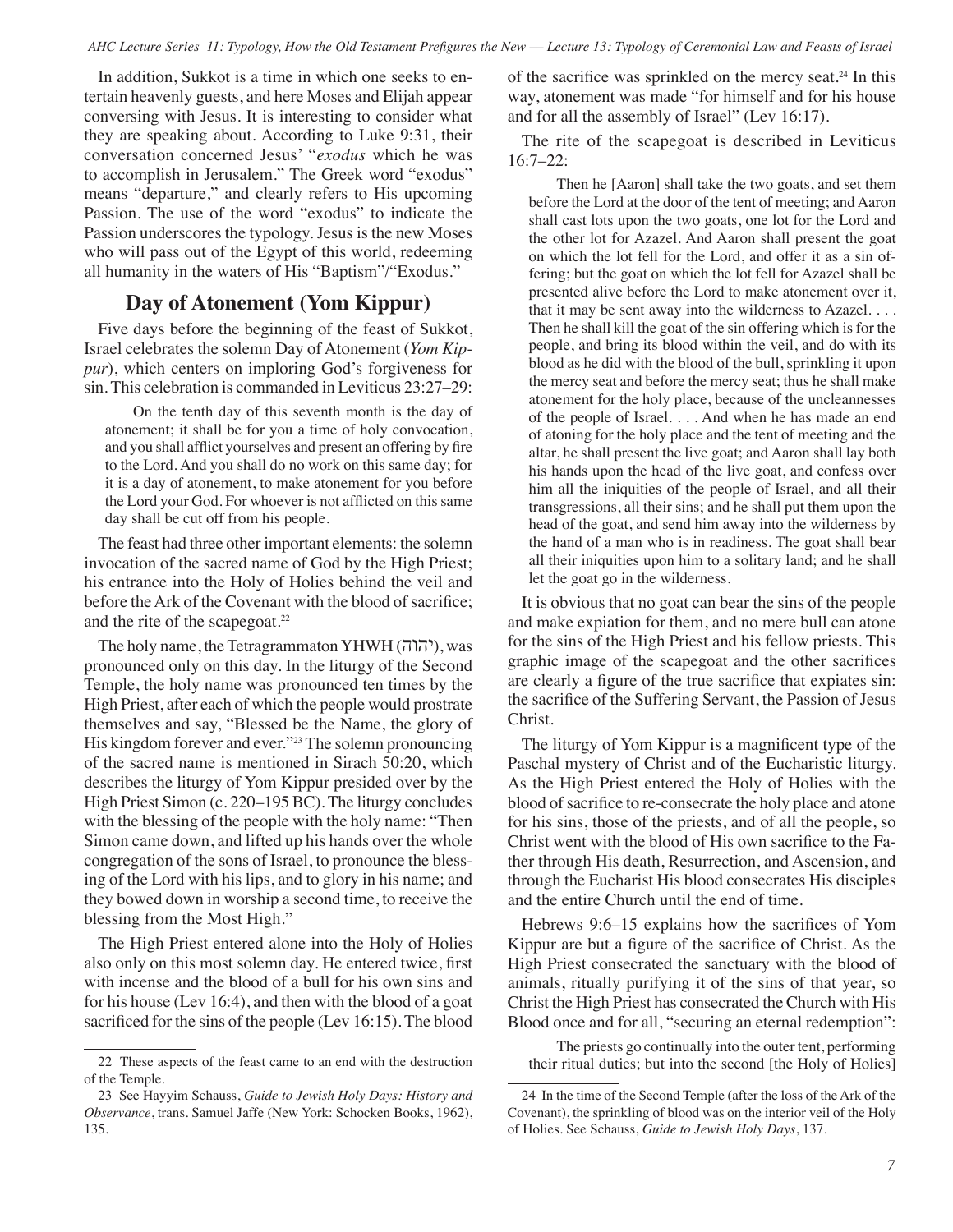only the high priest goes, and he but once a year, and not without taking blood which he offers for himself and for the errors of the people. . . . But when Christ appeared as a high priest of the good things that have come, then through the greater and more perfect tent (not made with hands, that is, not of this creation) he entered once for all into the Holy Place, taking not the blood of goats and calves but his own blood, thus securing an eternal redemption. For if the sprinkling of defiled persons with the blood of goats and bulls and with the ashes of a heifer sanctifies for the purification of the flesh, how much more shall the blood of Christ, who through the eternal Spirit offered himself without blemish to God, purify your conscience from dead works to serve the living God. Therefore he is the mediator of a new covenant, so that those who are called may receive the promised eternal inheritance.

In Yom Kippur, the High Priest enters the sanctuary alone. Christ through His Passion also enters the true Holy of Holies—the glory of heaven—alone with the Blood of His own sacrifice, so as to open a way for all.

Yom Kippur is also a type of the Eucharistic liturgy, for the latter sacramentally makes present the paschal mystery. In every Eucharistic sacrifice, the same divine Victim is sacramentally immolated and liturgically brought before the Mercy Seat of God, as the propitiation for the sins of the faithful and of all mankind.25

#### *Yom Kippur and Christ's High Priestly Prayer*

A significant parallel between the liturgy of Yom Kippur and Christ's priestly prayer in John 17 is brought out by the twentieth-century exegete, Fr. André Feuillet.<sup>26</sup> As mentioned above, on Yom Kippur the High Priest prays and offers atonement for himself, for his house (that is, for his brother priests), and for the whole assembly of Israel. In John 17, Christ's high priestly prayer is structured in the same way. He prays first for Himself, saying: "Father, the hour has come; glorify your Son that the Son may glorify you" (John 17:1). Secondly, He prays for His Apostles, beginning in John 17:6: "I have manifested your name to the men whom you gave me out of the world; they were yours, and you gave them to me." Finally, in John 17:20–26, He prays for all His future disciples, that they be one: "I do not pray for these only, but also for those who believe in me through their word, that they may all be one; even as thou, Father, art in me, and I in thee, that they also may be in us, so that the world may believe that thou hast sent me" (Jn 17:20–21).

As the High Priest in Yom Kippur consecrated himself, the sanctuary, and the people with the blood of sacrifice, so

Christ in John 17:19 says: "And for their sake I consecrate myself, that they also may be consecrated in truth." Unlike the High Priests of the line of Aaron, Christ consecrates Himself and the People of God with His own blood. Feuillet comments:

Each year, during the festival of atonement, the high priest entered the holy of holies and restored to Israel its condition as a holy people that was consecrated to Yahweh amid a pagan world. So too, in John 17, Jesus the high priest enters the dwelling of the Father and intercedes with him to keep from sin the new people of God whom Jesus has won by his redemptive sacrifice, to preserve it from the attacks of the evil one, and to consecrate it by maintaining it in unity and thus turning it, as it were, into a mirror of the unity between Father and Son.<sup>27</sup>

Furthermore, as the High Priest repeatedly spoke the sacred name of God on that day, Jesus refers explicitly to His Father's name four times in this discourse. In John 17:6 and 17:26, Jesus says that He has made His Father's name known to men and will continue to make it known to them. The twofold mention of the Father's name in John 17:11–12 is more difficult, and can be read in two different ways. I think the better reading is given in the RSV-CE: "Holy Father, keep them in thy name, which thou hast given me, that they may be one, even as we are one. While I was with them, I kept them in thy name, which thou hast given me."28 The Father has communicated His name to the Son by eternally communicating to the Son all that the Father is, so that as the Father is "He who is," so the Son too says of Himself: "I am."29

The Father has given His name to the Son in the eternal generation of the Son, eternally communicating the divine nature, and He has manifested that name above all in Christ's glorious Resurrection, as stated in Philippians 2:9. Christ revealed the name of the Trinity by revealing Himself as the only-begotten Son of the Father who sends the Holy Spirit. The *Catechism of the Catholic Church* 240 states that "Jesus revealed that God is Father in an unheard-of sense: he is Father not only in being Creator; he is eternally Father in relation to his only Son, who is eternally Son only in relation to his Father." This is the essential meaning of Christ's manifestation of the name of the Father. André Feuillet explains:

Despite claims to the contrary, the Father's name, which it is Jesus' mission to manifest to men, does not mean primarily his fatherhood in relation to men or his loving plan for mankind (truths, both of them, which had already been taught to some extent in the Old Testament). The revelation

<sup>25</sup> The Roman Canon perhaps also contains an allusion to the entrance of the High Priest into the Holy of Holies in the liturgy of Yom Kippur. After the consecration, the Roman Canon prays that "these gifts be borne by the hands of your holy Angel to your altar on high in the sight of your divine majesty."

<sup>26</sup> André Feuillet, *The Priesthood of Christ and His Ministers*  (Garden City, NY: Doubleday, 1975), 49–79.

<sup>27</sup> André Feuillet, *The Priesthood of Christ and His Ministers*, 74. 28 This is the reading preferred by Feuillet, *The Priesthood of Christ & His Ministers*, 67. For the other textual variant, see the translation of John 17:11–12 in the *Jerusalem Bible*: "Holy Father, keep those you have given me true to your name, so that they may be one like us. While I was with them, I kept those you had given me true to your name."

<sup>29</sup> See John 8:24; 8:28; 8:58; 13:19.